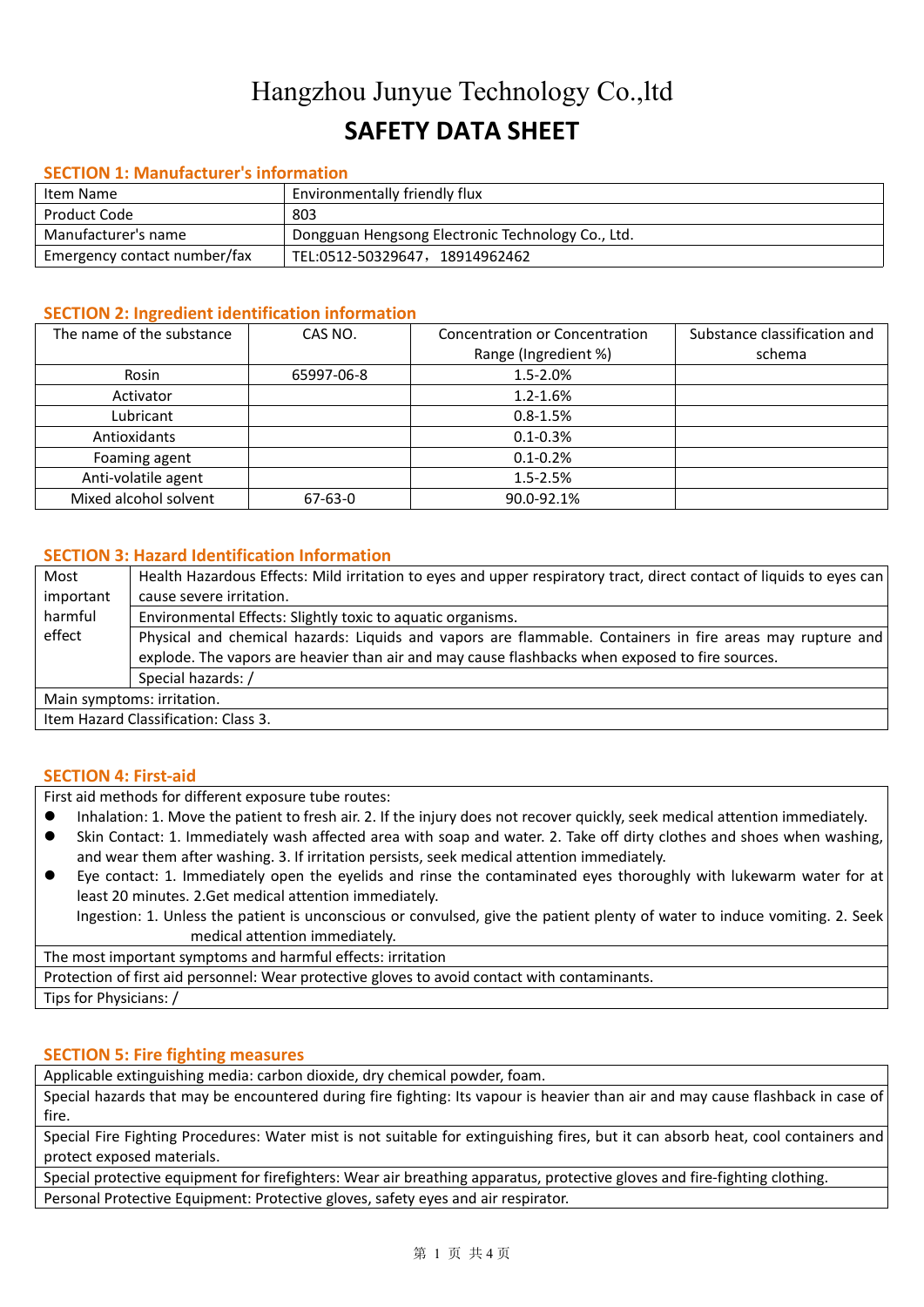# Hangzhou Junyue Technology Co.,ltd

#### **SECTION 6: Leak handling method**

Personal precautions: Provide appropriate protective equipment and ventilation.

Environmental Precautions: 1. Remove heat and sources of ignition. 2. Try to prevent leakage if the safety situation permits. Clean-up method: 1. Surround the leak. 2. Recycle the liquid as much as possible for recycling or waste disposal, otherwise use clay, sand, or other absorbents to absorb the liquid.

#### **SECTION 7: Safe handling and storage methods**

Handling: 1. Minimize handling in a specific area that is well ventilated and away from heat or sparks.

- 2. It needs to be grounded during mixed operation or transported bytanker, and the container must be covered when not in use.
- 

Store: 1. Store in a tightly closed container, in a ventilated place and away from the workplace.<br>2. The storage area should be equipped with an independent ventilation system, and fire sources are strictly prohibited. Fans and electric motors should be explosion-proof.

Effective date: one year

torage temperature: 5-35°C  $\mathcal{C}$ 

#### **SECTION 8: Exposure Precautions**

Engineering control: 1.Overall ventilation or local exhaust. 2.Use only a non-sparking and grounded ventilation system. 3.The exhaust port leads directly to the outside. 4.Sufficient fresh air is supplied to supplement the air drawn by the exhaust system.

Control parameter:

- Time-weighted average(TWA)/Short-term exposure limit(STEL)/ Maximum allowable concentration: 400ppm/500 ppm/~
- Biological indicators: LD505045mg/kg(Rat swallowed)
- Personal protective equipment:
- Respiratory protection: Alcohols are safe solvents,However, when working with high concentrations and short distances, it is best to wear a mask against organic solvents.
- Hand protection: Operators must wear impermeable gloves made of long Butyl rubber, clear rubber, Viton and other materials.
- Eye protection: When adding flux or thinner, it is best to wear safety glasses to prevent the solution from being sprayed into the eyes.
- Skin and Body Protection: One-piece protective clothing, work boots made of butyl rubber, clear rubber and other materials.

Hygiene measures: 1.Take off soiled clothes as soon as possible after work,wash them before wearing again, and inform the laundry staff of the hazards of pollutants. 2.Smoking or eating and drinking are strictly prohibited in the workplace.3.Wash hands thoroughly after handling this material. 4.Keep the workplace clean.

#### **SECTION 9: Physical and chemical properties**

| Physical state:               | Liquid                      | Odor:                              | Alcoholic fragrance |
|-------------------------------|-----------------------------|------------------------------------|---------------------|
| Boiling range( $^{\circ}$ C): | $76.0 - 82.5$               | specific gravity( $20^{\circ}$ C): | $0.799 \pm 0.005$   |
| Saturated<br>vapor            | pressure $4.1(20^{\circ}C)$ | Auto-ignition                      | 425(ASTM D-2155)    |
| $(kPa)$ :                     |                             | temperature(°C):                   |                     |
| Explosion ceiling%(vol):      |                             | 闪点(°C):                            |                     |
| Lower explosive limit%(vol):  |                             |                                    |                     |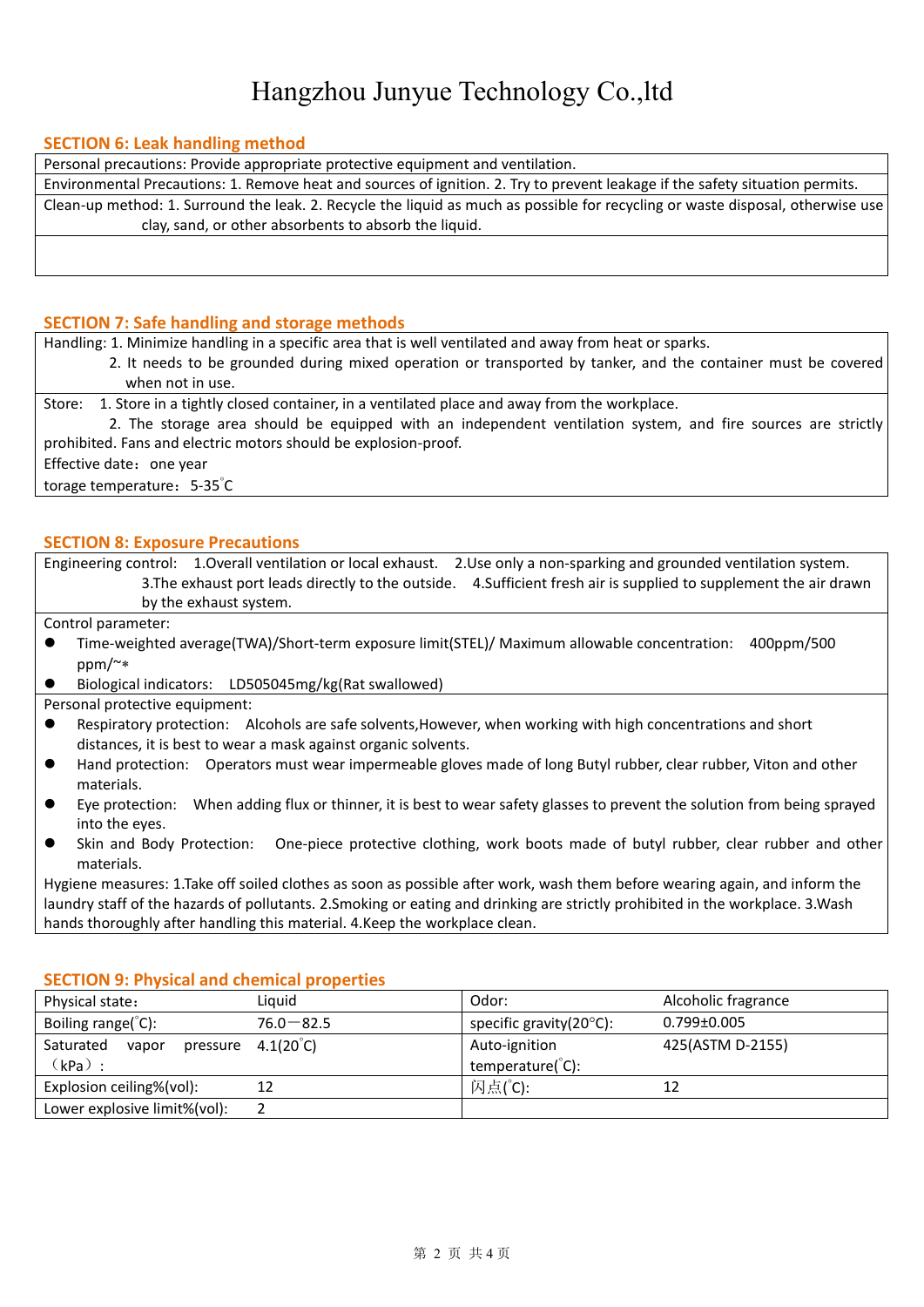# Hangzhou Junyue Technology Co.,ltd

### **SECTION 10: stability and reactivity**

stability: stable(-5℃-35℃)

Possible hazardous reactions under special circumstances:Strong oxidants (nitrates. perchlorates. peroxides) increase fire and explosion hazards.

Conditions to avoid: Direct sunlight or high heat are strictly prohibited. Avoid contact with moisture or acid-base and static electricity. Sparks and other ignition sources.

Substances to Avoid: Moisture, acids, alkalis, grease or inorganic substances.

Hazardous decomposition products: /

#### **SECTION 11: Toxicity Information**

Acute toxicity: Inhalation: Mildly irritating the upper respiratory tract at concentrations above 400PPM.

Skin: Short-term exposure does not irritate the skin.

Eye:1. Concentrations above 400PPM will cause mildirritation. 2. Its liquid will cause serious irritation if it directly touches the eyes.

Ingestion: May cause dizziness, gastrointestinal pain, cramps, nausea and diarrhea.

LD<sub>50</sub> (Test animals, route of absorption): 5045mg/kg(Rat swallowed)  $\delta$ 

 $LC_{50}$  (Test animals, route of absorption): 16000mg/8H(Rat swallowed)  $\square$ 

Local effect:500 mg(Rabbit,skin)Causes mild irritation.

100 mg(Rabbit,skin)Causes mild irritation.

Sensitization: /

Chronic or long-term toxicity: There are currently no formal medical reports.

Special Effects: LARC listed it as Group3.

#### **SECTION 12: Ecological information**

Possible environmental impact/environmental distribution:

1:Does not accumulate in the body.

2:When released into soil, it is expected to evaporate rapidly and flow into the ground due to its high vapor pressure and adsorption to soil.

3:When released into water. Expected to evaporate and possibly biodecompose.

4:When released into the air, photolysis is expected and may be washed off by rainwater due to its solubility in water. 5:Slightly toxic to aquatic organisms.

#### **SECTION 13: Disposal method**

Disposal method: Please hand over to a licensed organic waste disposal company for disposal. Incinerate in a specific landfill or in an approved solvent incinerator.

#### **SECTION 14: Shipping information**

International Shipping Regulations: DOT 49 CFR classifies it as a Class III flammable liquid, Packing Class II (US Department of Transportation).

UN number: 1219

Domestic Shipping Regulations: Road Traffic Safety Regulations

Special shipping methods and precautions: /